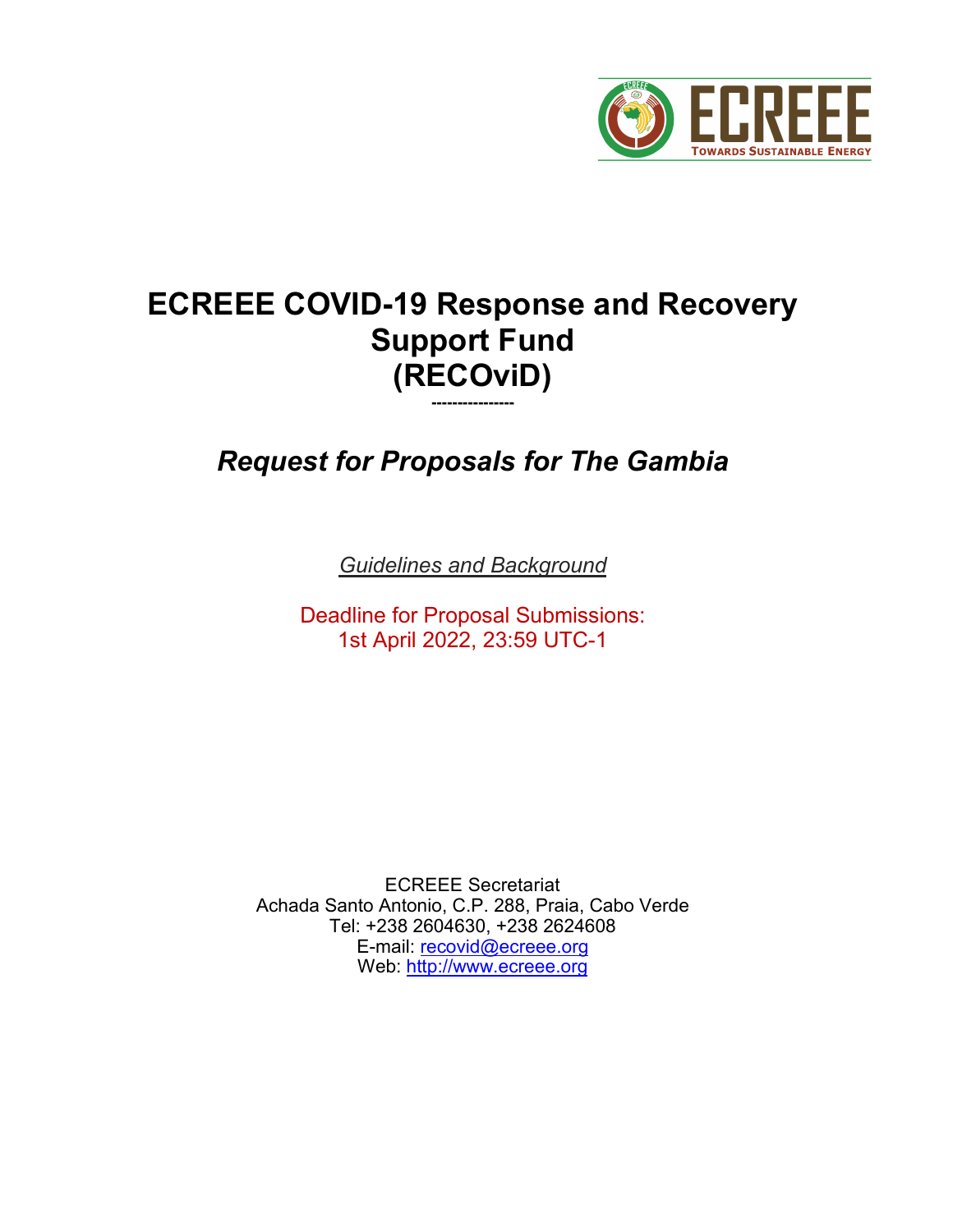

Within the framework of the ECOWAS Renewable Energy Facility (EREF), ECREEE has set up the ECREEE Covid-19 Response and Recovery Support Fund (RECOVID)

The following guidelines provide interested applicants with all information on Request for Proposals (RFP) for the ECREEE Covid-19 Intervention and Support (RECOVID).

#### 2 Background

The Covid-19 pandemic continues to impose negative social, economic, financial and human security impacts on ECOWAS Member States. The pandemic, as global public health challenge, has not only posed a serious threat to the regional integration process and regional peace and security agenda, but to the sustainable development of member states

Providing a commensurate level of response and recovery to address the compounding effects of the pandemic is now the greatest challenge facing nations. This has brought about a deal of national, regional and global efforts to subsidize the multifaceted consequences of the pandemic on vulnerable communities/countries.

In that perspective, the ECOWAS Centre for<br>Renewable Energy and Energy Efficiency Renewable Energy and Energy Efficiency (ECREEE), as the lead agency in the region with the mandate to promote sustainable energy, has identified ways to respond appropriately to the COVID-19 crisis, including the promotion of sustainable energy solutions to ensure the functioning of critical services such as health, and social infrastructures.

Clean Energy technologies can support the health sector in the region by contributing to the Member States' response to the current challenges imposed by the pandemic.

#### **2. ECREEE Covid-19 Response and Recovery Support Fund** (RECOVID)

The RECOVID is a fund which is managed by the ECREEE Secretariat. The Fund will provide nonreimbursable grants through a request for proposals



2.1 Objectives, Results and Beneficiaries of RECOVID

The **overall objective** of RECOVID is to support, in a coordinated manner, response and recovery efforts to the COVID-19 of ECOWAS Member States through increased deployment and usage of reliable and affordable sustainable energy technologies and services. The **specific objectives** of RECOVID are:

- To increase the resilience of the health and social beneficial sectors while supporting local private sector companies involved in the sustainable energy market.
- To strengthen the socio-economic resilience of vulnerable communities by supporting initiatives in the productive use of energy (PUE) in high impact value chains (water and food).

RECOVID activities will facilitate the acquisition of clean energy solutions, **mitigating existing financial barriers** for the development and execution of small-sized RE&EE investments targeting vulnerable communities. The capacities, knowledge base and market access ability of local clean energy technology technologies and service companies will be enhanced. Networking, knowledge exchange and awareness raising on sustainable energy business opportunities will be facilitated.

The **Direct Beneficiaries** of **RECOVID** are project developers directly involved in the implementation of clean energy RECOVID projects. The **Final Beneficiaries** are the energy end-users particularly in the health sector and other essential services benefitting from modern, reliable and affordable energy services and the ECOWAS Member States as they respond to the Covid-19 pandemic.

#### 2.2 RECOVID Governance Structure

RECOVID is managed by the ECREEE Secretariat.

The **Project Management team (**of ECREEE approves the grant funding to the individual<br>RECOVID projects on the basis of the on the basis of the recommendations of the RECOVID Evaluation **Committee** 

The specialized **RECOVID project management team** is based at the ECREEE Secretariat in Praia,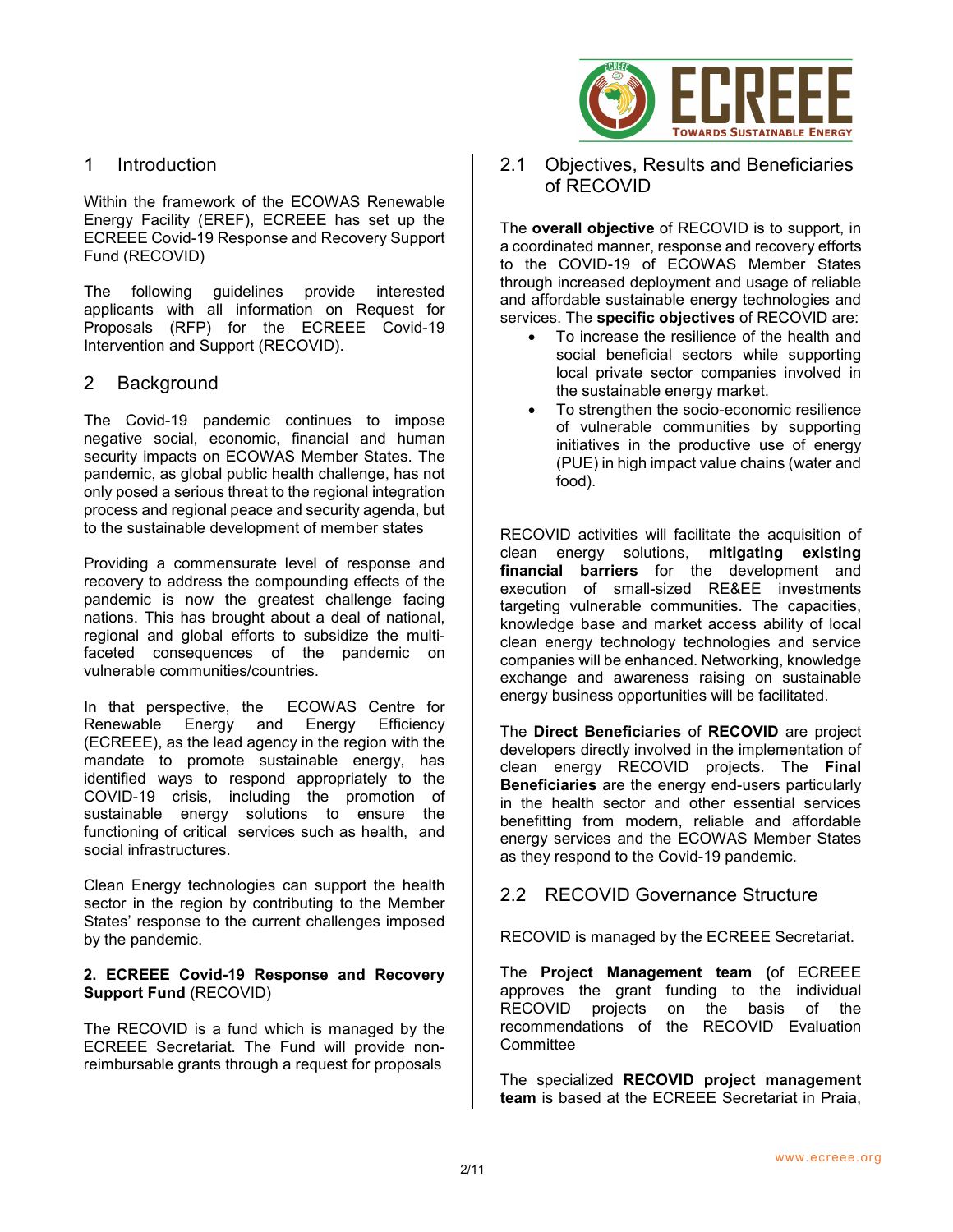

Cabo Verde and is responsible for the day-to-day management and administration of the RECOVID Fund.

#### **RECOVID**

#### 3 Specific Eligibility Criteria for the RECOVID Request for Proposals for The Gambia

The following sections describe the RECOVID funding policy. Project proposals submitted to this RFP shall be in line with the eligibility criteria regarding geographic and technical focus as well as type of activity. Projects outside the scope will be rejected.

#### 3.1 Eligible Geographic Focus:

Project proposals with the following geographical focus are eligible:

- ECOWAS Member State: The Gambia
- The focus of this call is to provide support towards the provision of water and solar systems for 3 health facilities in The Gambia using innovative business model such as lease-to-own, fee-for-services, etc.
- Applicants should demonstrate the capacity to mobilize financing (investment or grant) towards this project. These are leveraged or additional funds applied towards the project.
- Whether the applicant is proposing to electrify all 3 health facilities or just one, the amount of grant funding required from ECREEE should be specified.
- Technical offers should take into account storage and O&M.
- ECREEE will provide technical assistance upon the selection of the winning bid to support project implementation

#### 3.2 Eligible Applicants

**Private sector companies and organisations legally registered in The Gambia, are eligible to submit project proposals.**

**Proposals can be submitted by one applicant or a group of partners led by a lead applicant**. ECREEE will sign the Grant Contract for co-funded projects only with the lead applicant (contracting party), providing that the lead applicant fulfils all the eligibility criteria indicated in these guidelines.

#### **Applicants shall meet the minimum requirements**

described below. The documents demonstrating the fulfilment of these requirements must be uploaded when submitting the project proposal. These criteria can be considered as knock-out criteria:

- The (lead) applicant should have a minimum of 2 years of existence proven by certificate of incorporation and relevant experience in the successful manufacturing, acquisition, promotion, installation or operation of clean energy technologies in the ECOWAS region and/or sub-Saharan Africa. The experience of the organisation as well as the strength of the CVs of experts who will work on the project will be considered. The applicant should provide CVs of the proposed project team and a profile of the company.
- Note: Foreign incorporated companies can apply but must prove incorporate or establish an SPV in The Gambia upon contract award
- The applicant shall be registered as a legal entity authorized to enter into contracts for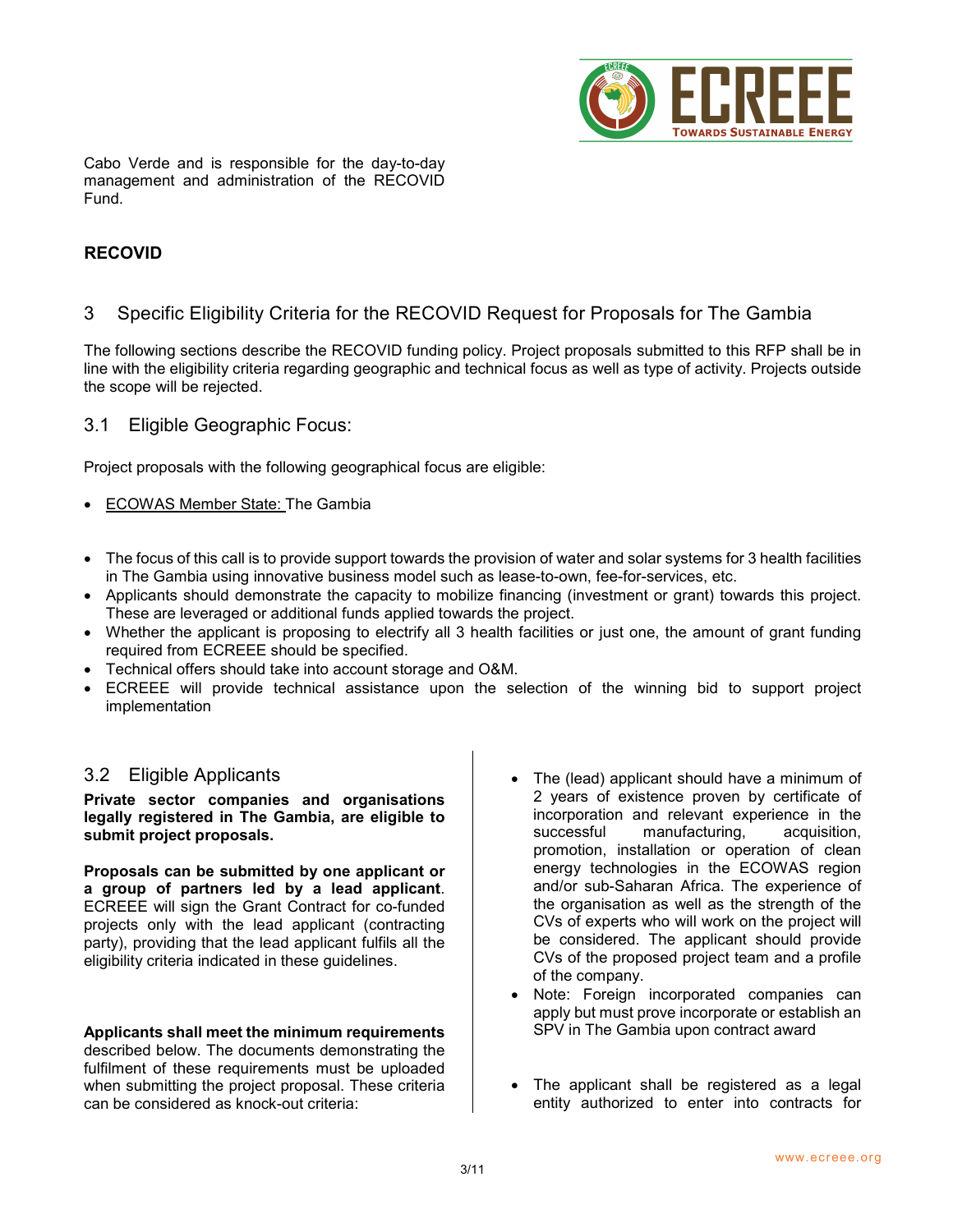

provision of services and goods. As a proof, the applicant should provide a certified copy of the Certificate of Incorporation or other documents setting forth the legal basis.

- Applicants should provide a copy of relevant licenses, authorizations and quality standards, where applicable, enabling the applicant to perform the required services/work required;
- Copy of the latest financial statement shall be provided.
- Companies shall meet the following financial criteria:
	- o Profit Margin ratio or Return on Assets Ratio should be in excess of 1%
	- o A solvency ratio (ratio of current assets to current liabilities) of more than 1 is required.
	- o The average annual turnover for the past 2 years should be at least two times more than the anticipated value of the contract (grant fund from ECREEE and leveraged fund).
	- $\circ$  The impact of any pending claims, arbitration and other pending legal action should not exceed 50% of total of the bid.
	- Other organisations shall provide:
		- o audited activity reports for the past 3 years
		- o If grants have been utilised, a final project report endorsed by the respective donor shall be attached.
		- o The impact of any pending claims, arbitration and other pending legal action should not exceed 50% of total of the bid

All the submitted documents and information will be handled confidentially.

## 3.3 Eligible Projects and Technologies

This call provides non-reimbursable co-funding grant for the capital expenditure towards electrifying one or more of the below health facilities in The Gambia:

- a. Macca Balla Manneh in North Bank Region
- b. Sare Gugu Basiru in URR
- c. Passy Chally in North Bank Region

The applicant shall explain how the equipment will be disposed of after being replaced.

Ideally, systems should be modular and allow for further expansion in the future, if that is possible for the type of project selected.

All projects must include the establishment of a<br>sustainable management. operation and management, operation and maintenance system that guarantees the sustainable functioning of project covering all the associated costs (finance, management, operation, maintenance and equipment's replacement).

The economic viability of the management, operation and maintenance of the system must be demonstrated. O&M must take include component replacement over the operation time period.

The proposals have to demonstrate project financial viability and that the projects are developed in full respect of the local, national and regional legislation, policies and regulations. The applicant must demonstrate that it has all the required permits and licenses, if applicable, to install and operate the systems.

The equipment to be acquired must be certified according to international standards and performance guarantees have to be set up. The installations must be done following the relevant local, national and regional regulations.

The payment of running costs for management, operation and maintenance is not eligible.

The projects addressing gender-related issues, promoting energy efficiency and capacity building of local users, and positively impacting on local development by actively encouraging productive uses of energy are better rated in the appraisal process.

# 4 RECOVID Application Conditions

## *4.1 Application Languages:*

Proposals shall be submitted in English.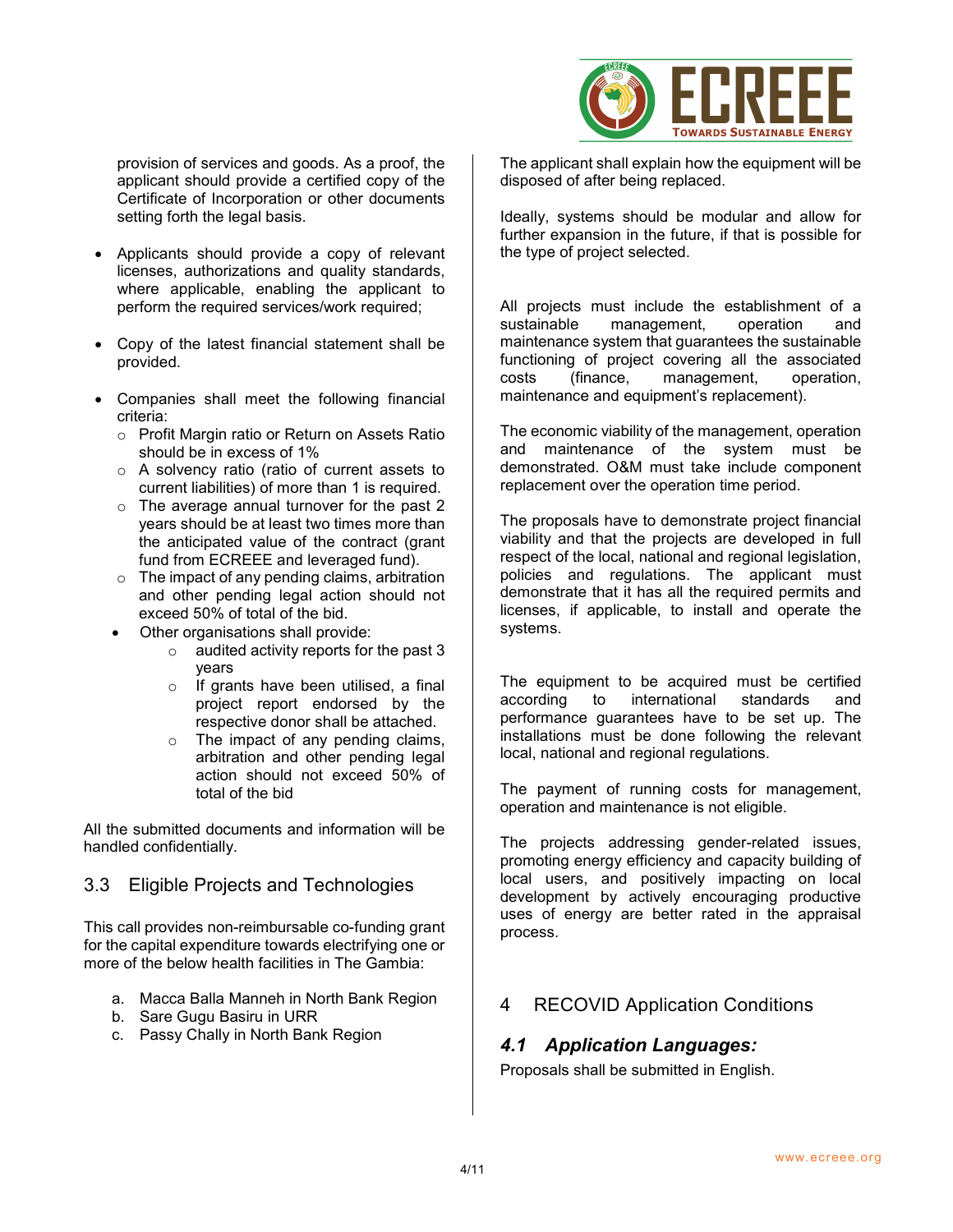

## *4.2 Maximum number of proposals:*

It is admissible to submit a maximum of two proposals as lead applicant and to participate in two proposals as implementing partner per call of the RECOVID

#### *4.3 Maximum duration of projects:*

RECOVID projects shall be implemented over a maximum duration of 6months.

#### *4.4 RECOVID Grant Amount, cofunding, disbursement and eligible costs:*

- Applicants and their partners shall note that RECOVID grant donations are of noncommercial nature. The **grants can under no circumstances result in a profit for applicants and partners during implementation** and it must be limited to the amount required to balance income and expenditure for the project activities. Profit in the case of grant is defined as a surplus of receipts over the costs incurred by the Beneficiary when the request is made for the final payment.
- **Co-funding contributions from applicants and partners are positively evaluated** since that is an indicator for the commitment, ownership and sustainability of the project. The RECOVID makes available non-reimbursable grants to supplement the available co-funding to help projects implementation.
- **Project proposals indicating co-funding by making use of instruments other than grants/donations or in-kind contributions are preferable and will be better rated.** The need for additional grants as co-funding shall be adequately justified by the applicant. Applicant must apply a monetary value to all in-kind contributions as well.
- **Although ECREEE is fundraising towards the replenishment of this Facility, the RECOVID Request for Proposals for The Gambia provides a maximum Grant Amount of 45,000 USD and a minimum of 15,000 USD per project**.
- The eligible **RECOVID Grant Amount shall not exceed 75% of the investment cost.** Applicants shall justify why the grant amount is needed and why it brings added value to the project. Projects which mobilize higher share of co-funding from other sources are better rated in the appraisal process. The determination of the final level of subsidy will be based on the evaluation of the project proposal.
- The RECOVID project management team may decide to provide a grant amount which is lower than requested. All grants are subject to the availability of funds.
- The grant will be disbursed in, at least, two (2) instalments: 1) after the competitive procurement procedures, according to the Procurement Code, for the necessary equipment are finalised and the procurement report is approved by ECREEE; 2) after a successful evaluation from ECREEE upon submission of the final project report demonstrating that the project has been completed.

#### **4.4.1 Eligible costs**

The applicant has to **provide a realistic and costeffective budget on the overall investment costs to which RECOVID contributes** (total eligible costs of the project). The applicant suggests specific activities to be co-funded by RECOVID which can be easily separated and identified.

**Only investment costs (CAPEX) are eligible** and can be taken into account for the calculation of the RECOVID Grant and the overall project cost. The proposed eligible costs to be covered by the RECOVID grant amount shall be included in the budget breakdown.

As a general indication, assets such as renewable energy generation equipment (electricity and/or heat), clean cooking equipment and other associated equipment and works directly related to the completion of the installation could be subsidized by making use of RECOVID contribution.

Special circumstances where RECOVID contribution to the CAPEX is requested to cover other costs than those indicated above, if necessary for the viability of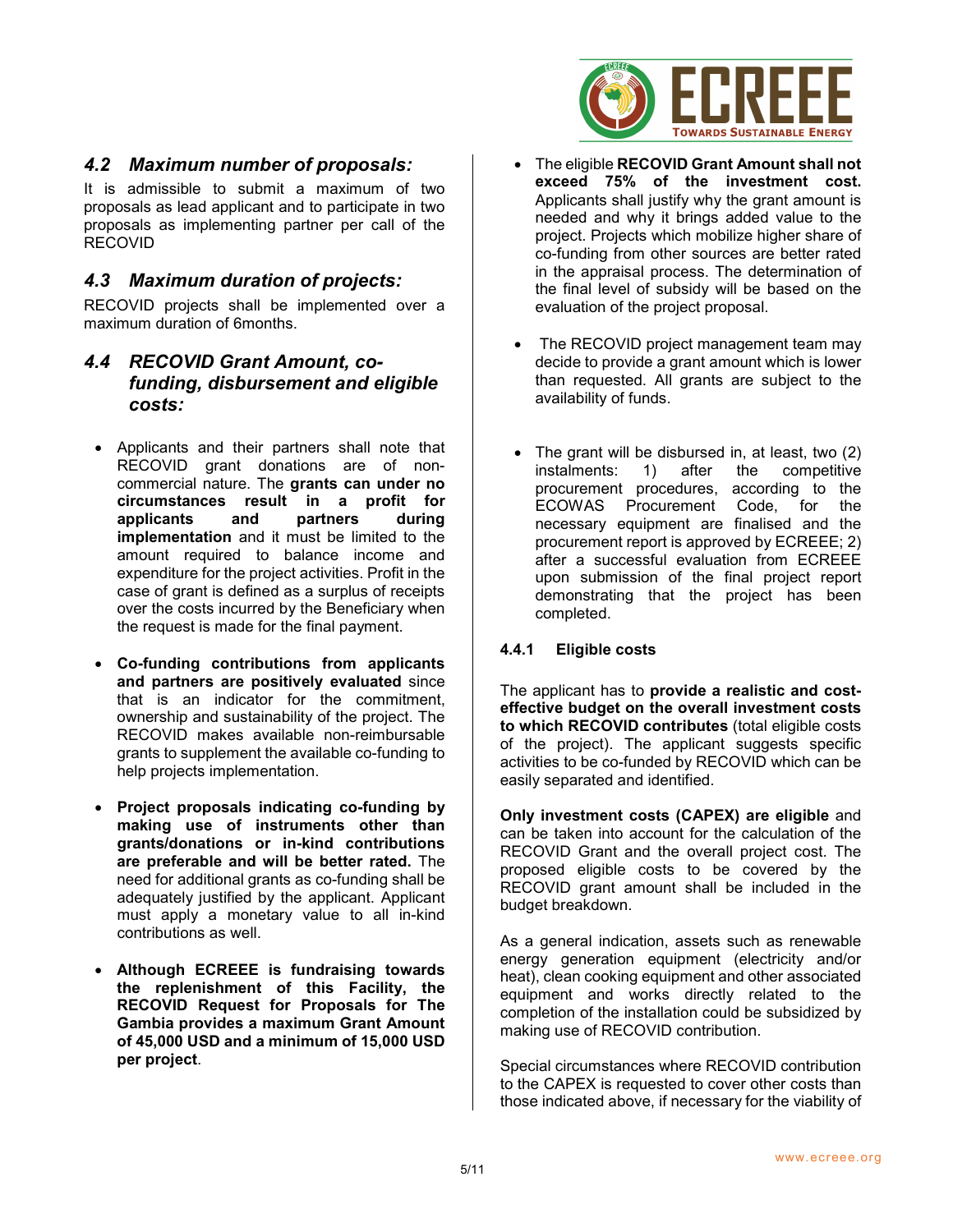

the project, might be considered if adequately justified by the applicant.

#### **4.4.2 Ineligible costs:**

The following costs are **not** eligible and will not be covered by the RECOVID grant:

- Indirect costs and overhead:
- Salaries and staff costs;
- Payment of running costs;
- Workshops, study tours, seminars and conferences;
- Scholarships for studies or trainings;
- Debts and provisions for losses or debts; interest owed; currency exchange losses;
- Items already financed in another framework;

# **5 Application and Selection Process**

The RECOVID Request for Proposals has the following milestones:

- Purchases of land or buildings
- Taxes, including VAT, unless the Beneficiary (or the Beneficiary's partners) cannot reclaim them and the applicable regulations do not forbid coverage of taxes;
- Expenditures associated to the procurement of fossil-fuel power generators.

The ineligible costs mentioned above, if indicated as part of the overall project budget, must be financed by the lead applicant and/or its partners own cofunding or mobilised co-funding from other sources. Any invoice submitted to ECREEE must clearly indicate the items to be financed by the grant, in line with the detailed budget breakdown.

| Milestones of the RECOVID Request for Proposals              | <b>From</b> | Τo         |
|--------------------------------------------------------------|-------------|------------|
| <b>Publication of RECOVID Proposal (4 weeks)</b>             | 04/03/2022  | 01/03/2022 |
| Appraisal and administrative check of proposals by ECREEE    | 04/04/2020  | 08/04/2022 |
| Approval by the RECOVID Project Management Team              | 11/04/2022  | 13/04/2022 |
| Notification of award and signature of ECREEE grant contract | 14/04/2020  | 15/04/2022 |
| Implementation                                               | 15/04/2022  | 31/05/2022 |
| <b>Monitoring and evaluation</b>                             | 01/06/2022  | 30/06/2022 |

# 5.1 The Application Process

**Applications are submitted by email to recovid@ecreee.org. The relevant forms can be**  download **<http://www.ecreee.org/covid-19>** .

The following documents must be uploaded when filling the online application form:

*1. Applicant and partner(s) information* 

- *2. Filled technical project proposal*
- *3. CVs of project team*
- *4. Project Logical framework (Use the template at Page 8 of this document)*
- *5. Time and deployment schedule*
- *6. Detailed budget breakdown*
- *7. Signed partner agreement(s), letters of commitment and/or co-funding letters, if*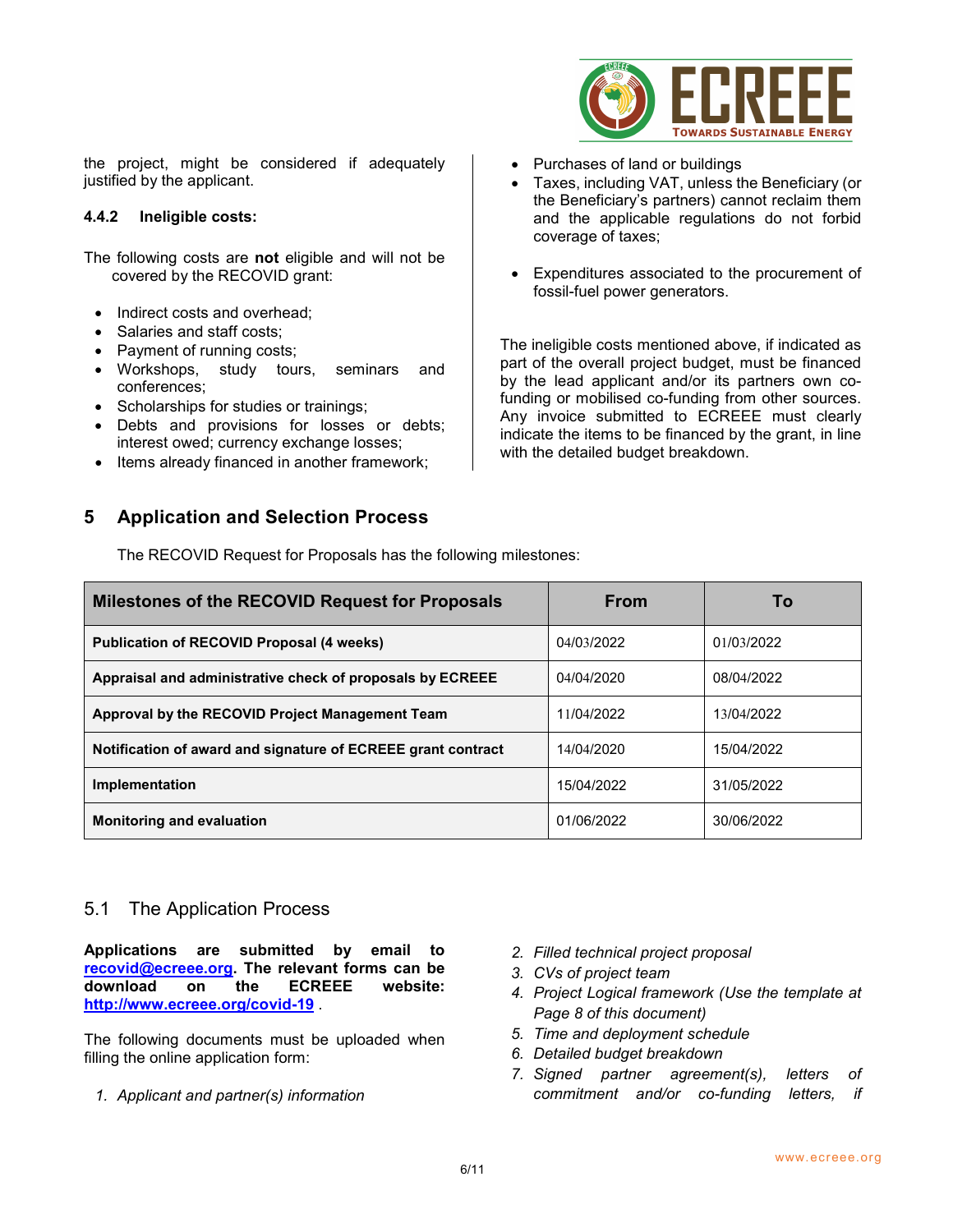*necessary*

- *8. Copy of Certificate of Incorporation or official registration document of the applicant*
- *9. Copy of relevant licenses, authorizations and quality standards of the applicant*

#### **Full application must be submitted latest by 02/04/ 2022 at 23:59 UTC-1.**

# 5.2 Project Appraisal and Approval

ECREEE evaluates the full proposals according to established criteria. The technical appraisal may suggest modifications for the project idea, work plan, management or budget. The RECOVID appraisal team maintains a balance between countries and technologies based on proposals received.

The first step of the appraisal process will check the eligibility of the proposed project and the **following proposals will be rejected outright**:

- Incomplete applications or those submitted after the application deadline;
- Applications by individuals;
- Applications which request higher resources than the maximum ceiling; and
- Applications which do not meet the eligibility criteria established in the Section 3 of the present guidelines "General Eligibility Criteria for the RECOVID Request for Proposals"

The proposals which are considered to be eligible will then enter the second step of the appraisal process and will be ranked according to their scores and **submitted to the RECOVID Project Management Team for approval**.

The proposals will be evaluated according to the following criteria in the second step of the appraisal process:

- Pertinence / Justification
- Potential impact (max. 30 points)
- Additionality/value-added (max. 15 points)
- Feasibility and Efficiency (max. 30 points)
- Sustainability (max. 25 points)

The following detailed criteria will be used:

• **Impact of project** (max. 30 points): the project



[kceesay@gmail.com](mailto:kceesay@gmail.com) and helayo@ecreee.org

For further information on the project sites, interested applicants may get in touch with Mr. Kemo K. Ceesay, Director of Energy, The Gambia: [kceesay@gmail.com](mailto:kceesay@gmail.com) and copy helayo@ecreee.org

- Is project relevant in the context of Covid-19 pandemic and addresses an urgent need to respond to the crisis and/or likely to spur the economic recovery of the affected area/country (15)
- oAddress the needs of the target groups during implementation and in in the long-term (10)
- oPositively impact on local development by actively encouraging productive uses of energy and/or promoting access to basic services in the. Health and education sectors (5)
- **Additionality/value-added** (max. 15 points) : the project
	- oDemonstrates that the project would not have been implemented without the RECOVID grant. The program/project cannot be economically viable without the RECOVID contribution. The size of the RECOVID subsidy element (grant) has been well determined according to available resources of the project partners and/or other co-financiers and the project is not over subsidized.(10)
	- $\circ$  Is cost effective with regards to the number of beneficiaries to be addressed and the promotion of sustainable energy (5)
- **Feasibility and Efficiency of Project** (max. 30 points): the project
	- o Shows the applicant and its partners have sufficient management capacity and stable financial sources of finance to implement the project: adequacy of staff (number, qualifications, and expertise), adequacy of the management information system and controlling. The applicant and partners have experience with projects of similar scope in West Africa (at least three (03) similar projects having at least the same cost as the proposed project.) The role of the various actors and stakeholders (applicant, (local) partner(s), target groups, local authorities, etc.), their added value and the justification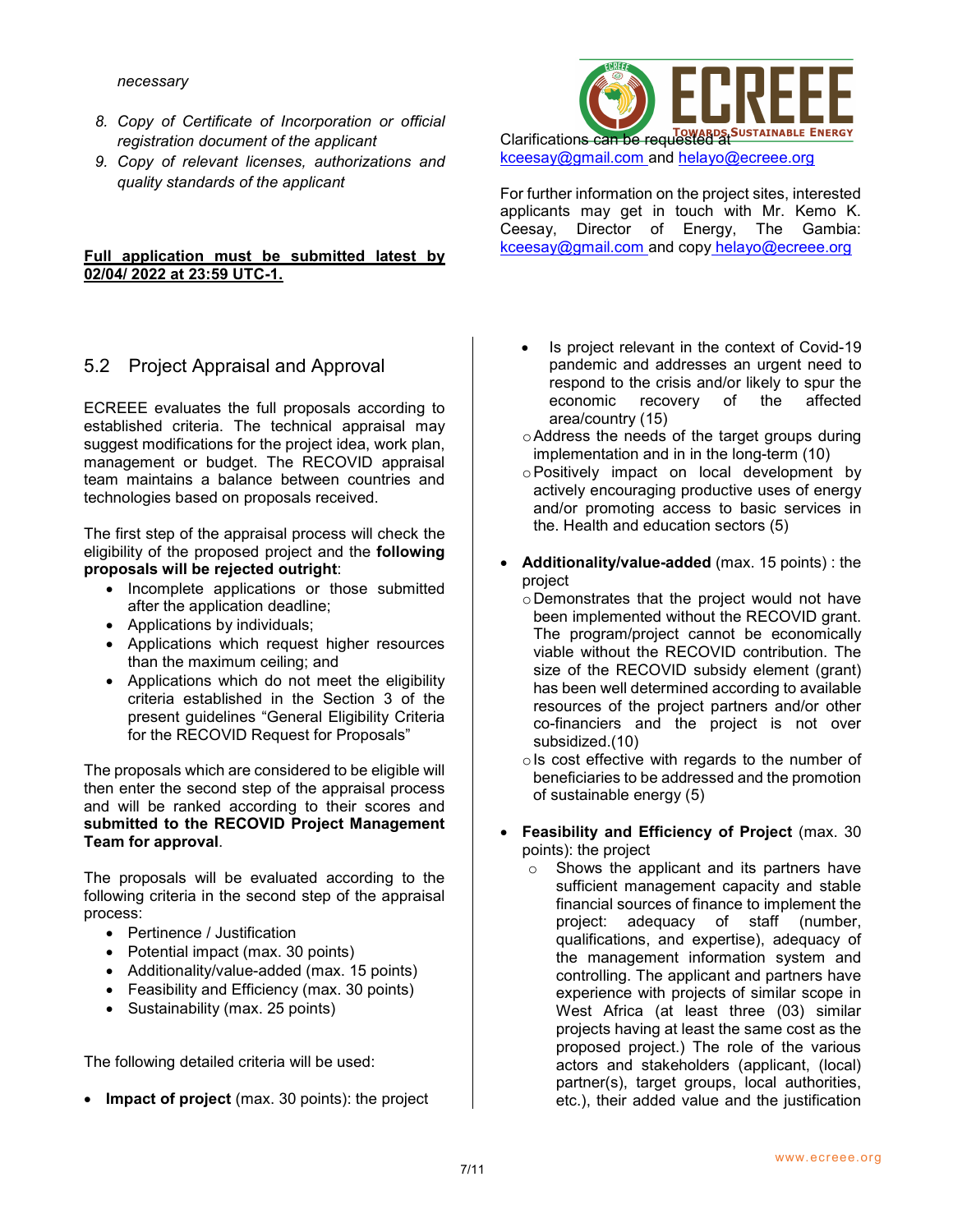

for which these roles have been assigned to them are clearly defined and described (10)  $\circ$  Is technically feasible and efficient: (10)

- **The project builds on a reliable technology, or** replicates a proven energy service delivery model and/or technology. The solution is adapted to the local requirements
- The most promising, cost-effective and feasible alternative was selected. The proposed solution is the best alternative in relation to others. The technical, economic and financial analyses have shown that the best technology alternative was chosen.
- **The energy resources/feedstock have been** assessed, are available locally in a long-term view and at affordable costs.
- Makes use of local capacities during the project implementation
- **For the technology the import component is as** small as possible
- The solution is taking into account the individual situation and characteristics of the energy system of the specific country and/or region rather than replicating prepared concepts.
- **The selected technology will be accepted by** the population and can be adapted to the specific country context. The project foresees adequate set up for operation (technical, management, financial).
- **Technical risks are clearly defined and proper** mitigation measures are proposed.
- **The project promotes energy saving and** efficiency

 $\circ$  Is economically and financially viable (10)

- **The structure of the project ensures efficient** and cost-effective implementation.
- **The investment and running costs estimations** are reasonable.
- The economic and finance viability of the project is demonstrated, adequate sources of revenue for covering all the future costs (finance, management, operation, maintenance and equipment's replacement) are identified with a balance between profitability and affordability.
- Co-funding is secured, at least with a high probability. Signed partner agreement(s), letters of commitment and/or co-funding letters confirming the contributions of each partner to the project have been sent
- **Sustainability** (max. 25 points) :
- oThere is adequate ownership of the project by the target group(s) and project partners. The project is demand/need driven and not technology or donor driven. Most of the potential users have access to benefits and services during and after the project. Enough attention was given to affordability issues, in particular the willingness and ability to pay received sufficient attention (10)
- oAn adequate arrangement for the ownership, management, operation and maintenance of the system that guarantees the sustainable functioning of the is foreseen, in full respect of the local, national and regional regulations (5)
- oThe project successfully integrates the gender component (5)
- oEnvironmental and social risks are adequately considered.
- $\circ$  Includes a monitoring and evaluation scheme based, if possible, on internationally recognized M&E practices. The major implementation risks are defined and propose mitigation measures. Key lessons from other comparable earlier or ongoing activities are explicitly analysed and incorporated. (5)

The project proposals with a good evaluation score which will not be funded by this RECOVID request for proposals will have the chance to be included by ECREEE into a pipeline of projects to be supported in the future.

# 6 RECOVID Project Cycle Management

## 6.1 Contracting

After the approval by the RECOVID Project Management team the successful applicants will be notified and the **ECREEE Grant Contract for Co-Funded Projects** will be signed by ECREEE and the lead applicant (the Grant Beneficiary).

Before the signing of the contract the following information shall be provided:

- The Grant Beneficiary must open a **separate bank account** and communicate the details to ECREEE before the conclusion of the contract.
- Before project execution can start the Beneficiary shall **provide all required**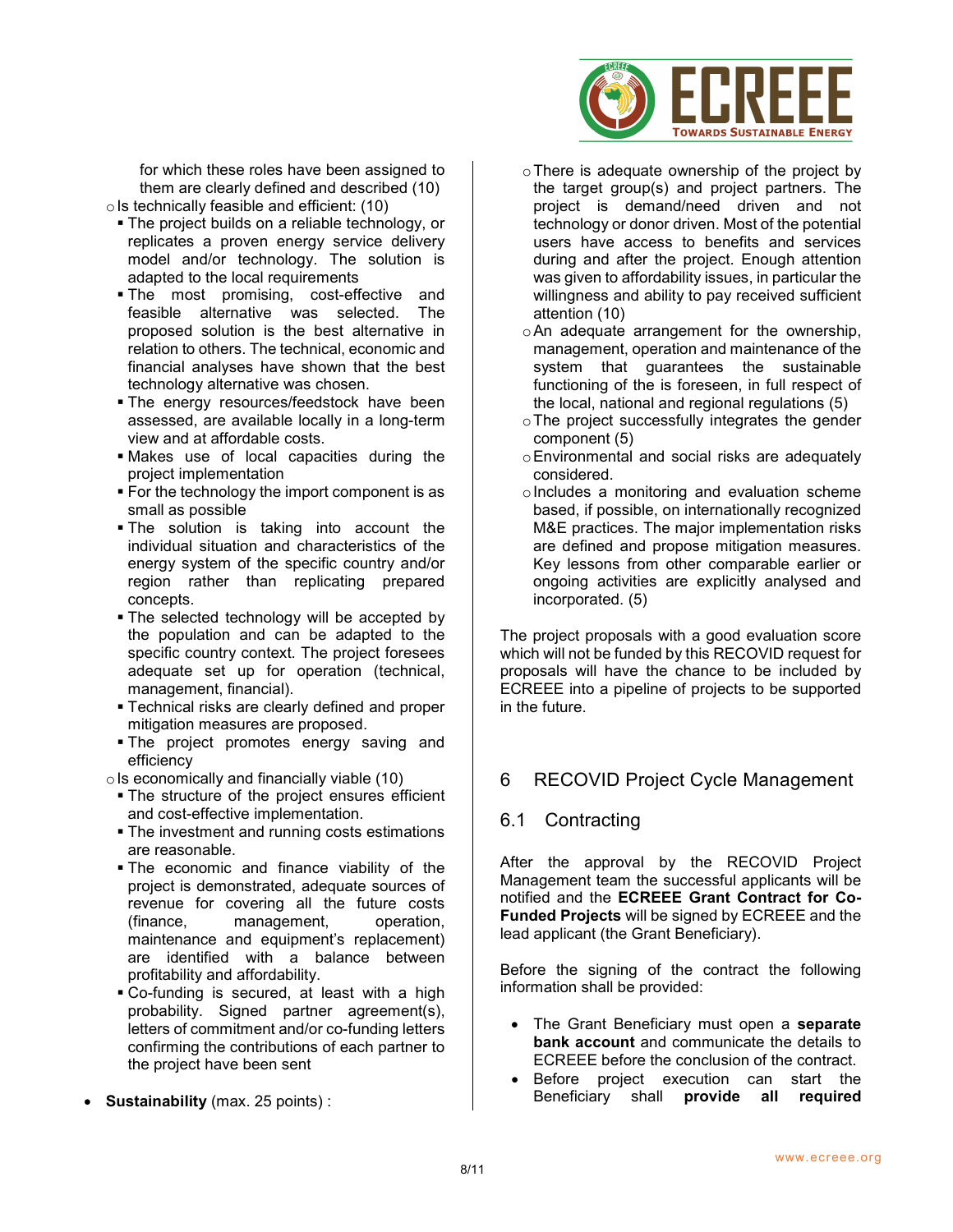

**documentation to ECREEE** (e.g. partner agreement(s), co-funding letters) that the total financing amount has been mobilized.

- 6.2 Execution, Monitoring and Evaluation
- **Project implementation shall start immediately after the signing of the contract** according to the activity schedule in the project document. If an extension of the project duration or budget modifications are required, a written request for the same must be sent by the Beneficiary to ECREEE stating the reasons thereof. Approved RECOVID Grant Amounts to<br>proiects cannot be increased during projects cannot be increased during implementation.
- ECREEE and its **RECOVID project team monitors the project progress and ensures effective project cycle management for the provided grants, in tandem with the National Focal Institutions**
- The **progress reports and the final report are provided by the grantee** according to the reporting schedule in the annex of the contract. The final report shall not be submitted later than 60 days after termination of the project activities. Payments can be only done on the basis of positively evaluated progress reports.
- For the written progress reports (either in English, French or Portuguese) the Beneficiary must use the available ECREEE template. The reports shall have a section on the general project progress and a separate financial section. The financial section shall include (as attachments) copies of invoices/receipts and a bank statement of the account. The copies must be legible, particularly regarding such information as delivery date, recipient, reference to the Project, due amount and currency used. In addition to the electronic version of the financial documentation, the original invoices shall be sent to the ECREEE Secretariat by post.
- ECREEE shall have the right to supervise the progress of the project throughout the entire

contractual duration and reserves the right to carry out monitoring visits at any time agreed with the Beneficiary upon reasonable notice being given. The visits will be done either by the ECREEE Secretariat, the respective National Focal Institution (NFIs) or monitoring consultants. The Beneficiary shall keep records and documentation necessary for verifying whether the funds have been used according to the requirements of the Contract and its annexes.

- ECREEE reserves the right to request an external evaluation or audit of the RECOVID projects. The costs will be covered by a separate evaluation and audit budget of ECREEE and do not have to be included into the project budget. The selection of evaluators and auditors is subject to approval by ECREEE. Usually the evaluation will occur immediately after completion of project outputs. Project Impact Assessments and Audits will be undertaken at a time communicated to the Beneficiary two weeks in advance.
- During implementation, the Grantee shall procure the necessary goods and services guided by cost efficiency and economy according to the ECOWAS Procurement Code.
- To ensure synergy, consistency and acknowledgement of ECREEE support among all RECOVID-supported projects, any project documentation such as reports, publications or other related media created in a distributable format must be produced in conjunction with and following the templates as laid out in the ECREEE Branding Manual. Drafts of such material shall be approved by ECREEE before dissemination. In case of demonstration projects a signboard with the ECREEE logo will be installed. Unless there are exceptional reasons ECREEE has the unlimited right to publish all project materials and results through the ECOWAS Renewable Energy Observatory (ECOWREX)